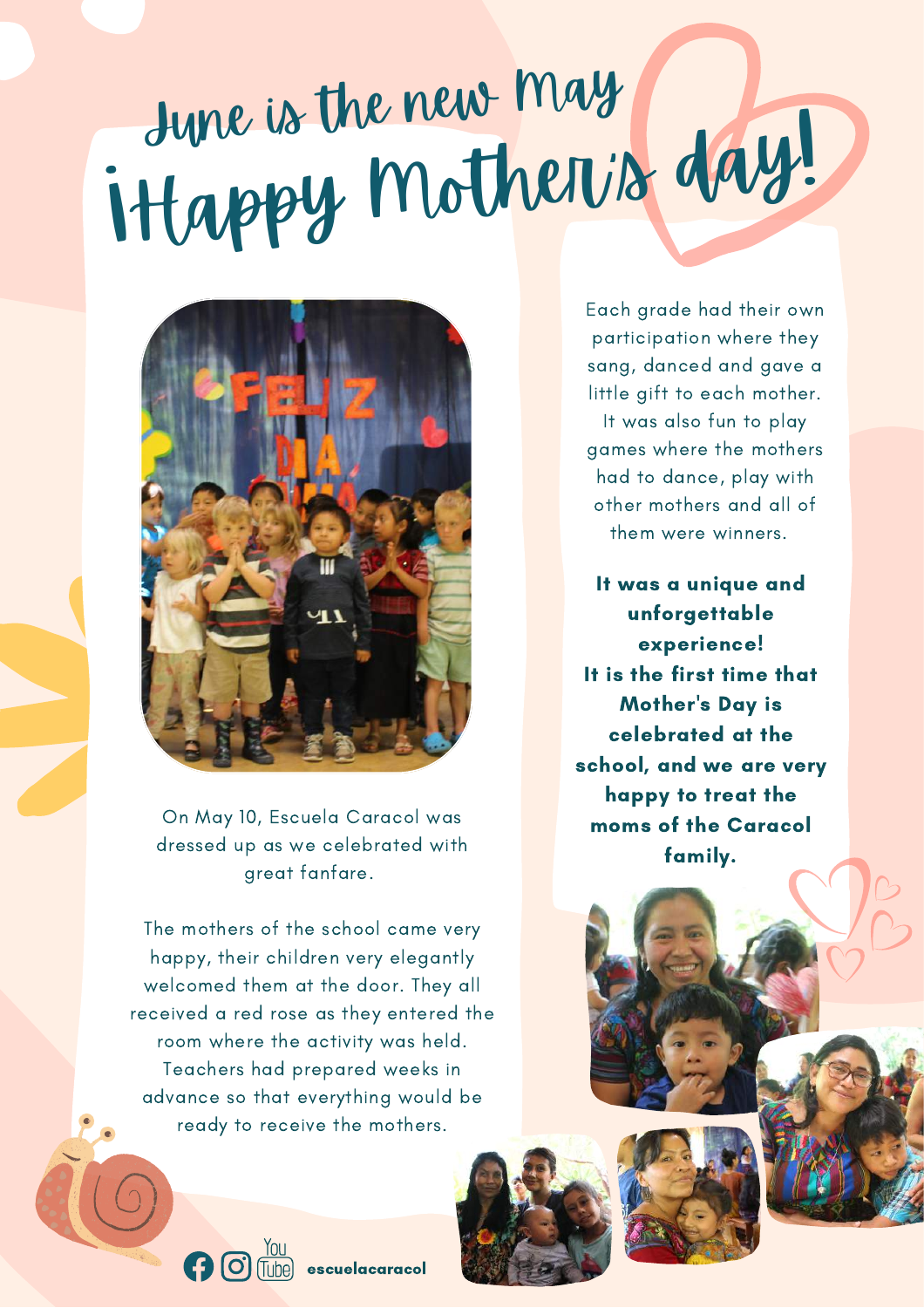# recycling changing

Today, on June 1st the Municipal Minute 09-2022 that restricts the use of plastic in San Marcos La Laguna comes into effect, so we were fortunate that the Environmental Commission of the Municipality came to talk to us a little about the importance of recycling, and in this way by creating awareness and taking firm steps we will help our beautiful lake to stay alive and clean.

The 3rd grade students are already recycling. With the cardboard cups they have planted their pylons and then transplanted them, also with the cardboard, paper and plastic that went to the garbage they have created cars, pigs, toothbrush holders and characters to which they have given names. Very beautiful!



In Waldorf schools we follow the rhythm of each child, this is the reason in kindergarten we only use the voice as a musical instrument to create the musical ambiance for this grade.

The 1st grade is a time of many changes, starting with the falling teeth, the transition between kindergarten and elementary school, their skills, emotions and feelings are different. The child is ready to start playing an instrument, the flute. This is a great gift for each of them, who await it with great joy and receive it with much love.

Before giving the flute to each student, the music teacher tells them a story about the treasure of the golden flute, because that is what the flute is for them, their great treasure that will accompany them for most of their elementary school.



https://escuelacaracol.org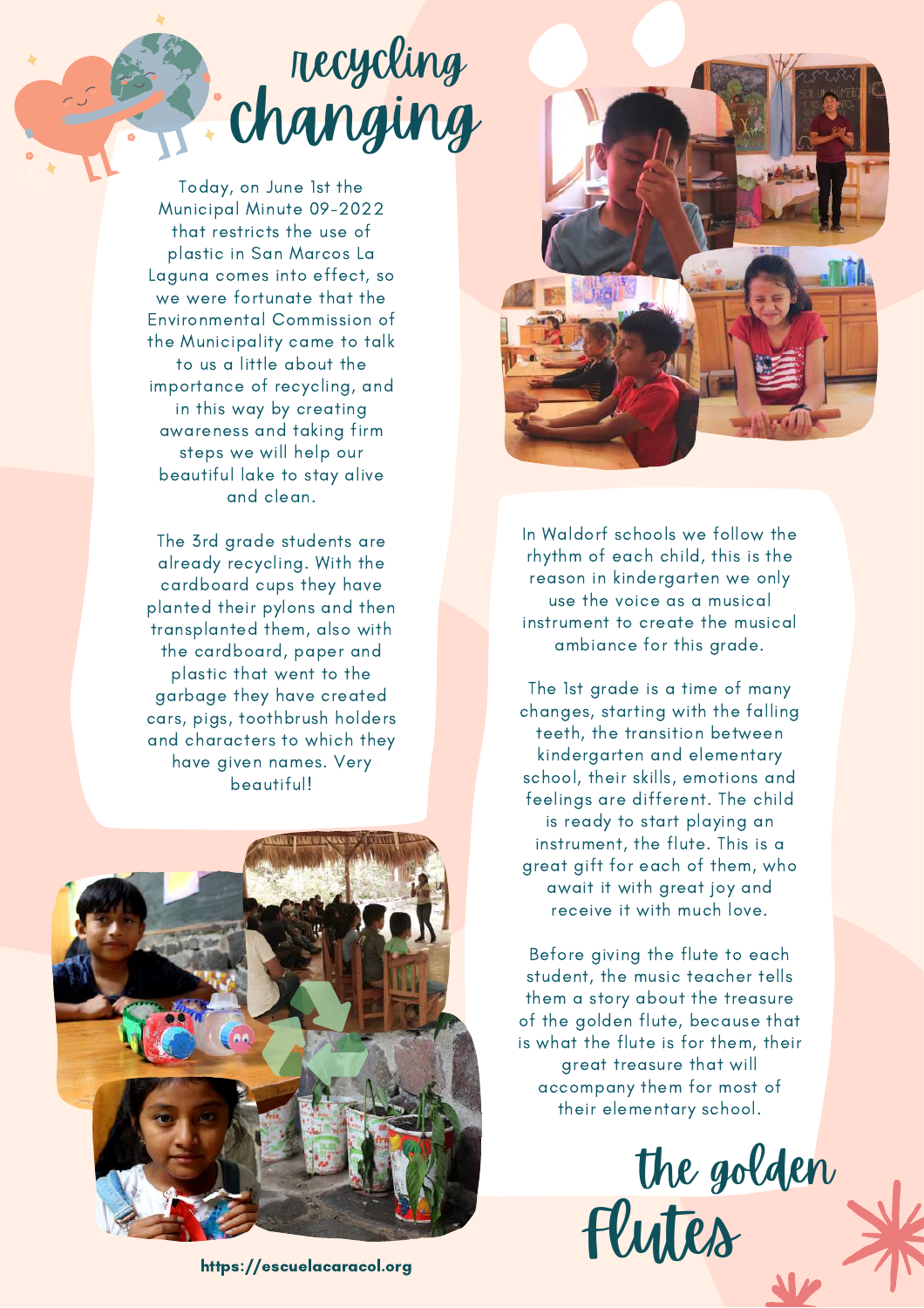### tour to the MUSEUM



The 6th grade students visited the San Pedro museum to conclude with the mineralogy class. It is a small museum, but very rich in the history of Lake Atitlán, its people, traditions, customs and volcanoes; where we were able to find out about our Mayan Nawal and about the city that was found under the lake.

Birthdays in kindergarten are so special and awaited by all. It is a magical moment where the teachers gather all the children in a circle around the station table and tell the story of how each one came to earth guided by the great angel.





## form Drawing



Form drawing is an artistic experience that affects not only the senses, but also moves the person who does it internally to capture in a deeper way the natural world around us. The process of each form drawing is very important in each one since the lines cease to be rigid lines, and become fluid lines with movement as it is life.

It is a therapy also used for the learning of writing and reading by the combination of straight and curved lines, one of the basic principles of education in the Waldorf school is to allow the child to first relate to what is to be learned, and then master it.

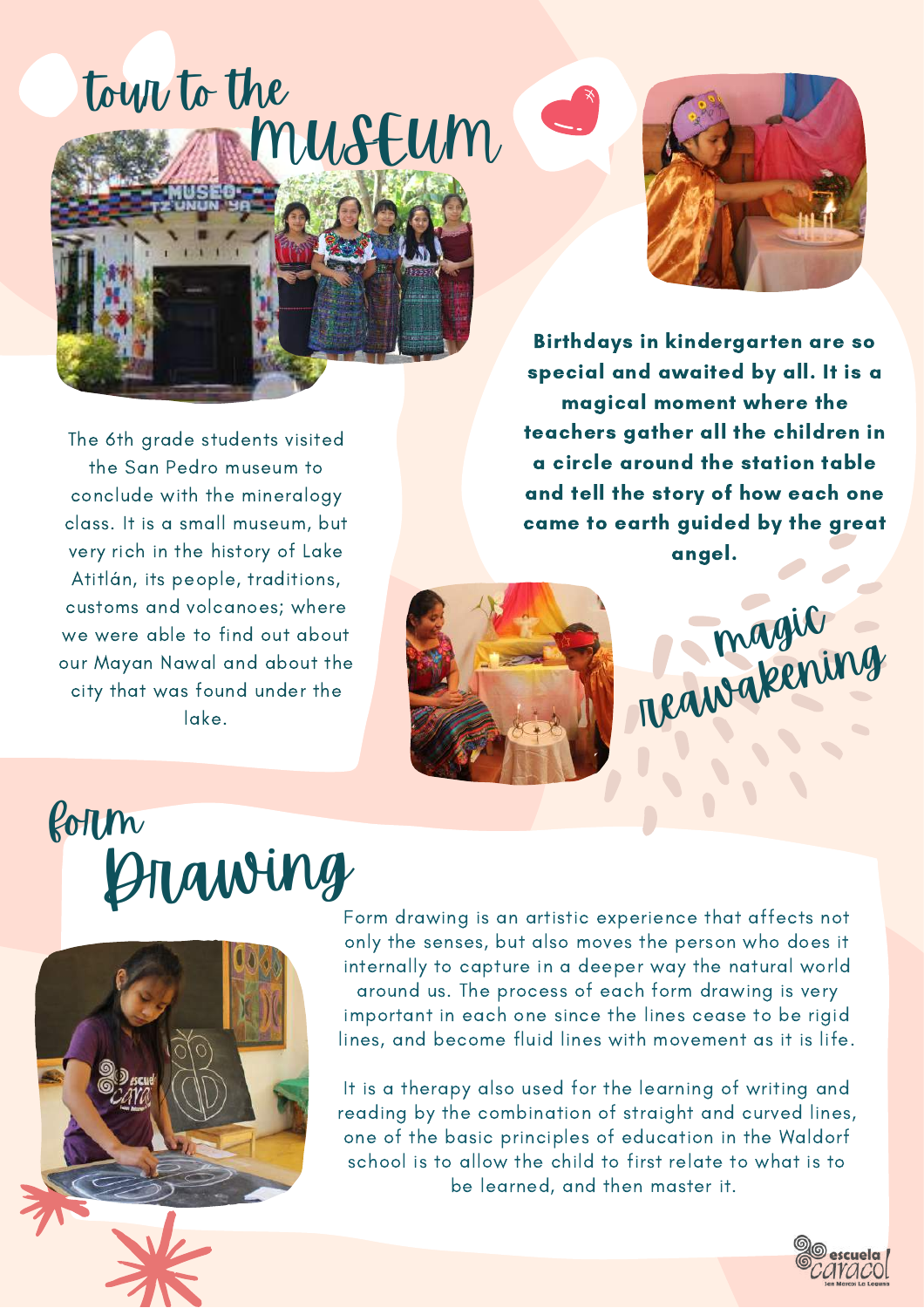#### a visit from the gnomes

In reading class this week the 1st graders decorated a little house with flowers, leaves and food so that the gnomes that live in the school could come to visit them.





# ancient methodology



Yupana is a learning method that the students and their teacher used to learn units, tens and hundreds in a fun way. It is amazing to hear them mechanize the equations applied by this method. This instrument is known as an abacus used to perform arithmetic operations, dating back to the time of the Incas.

# harvesting with LOVE

This year the gardening area has been revived, as teacher German has been planning the needs of the school garden. The 4th and 5th graders have already taken home the first crop of radishes that they planted, cared for and harvested.

The 6th graders are making a greenhouse and will soon start selling arugula that they planted. And not to be outdone, the 3rd graders are building a duck pond and are in charge of a spiral designed area for aromatic herbs.

And as part of their botany and zoology block the 4th and 5th graders had the joy of visiting and touring Atitlán Organics, where they were able to observe all kinds of crops and how the land is organized to have a diversity of plants and microclimates, there were chickens that they were able to carry. They also visited the Tzununa waterfall experiencing the contact with nature.



escuelacaracol

(Tube)